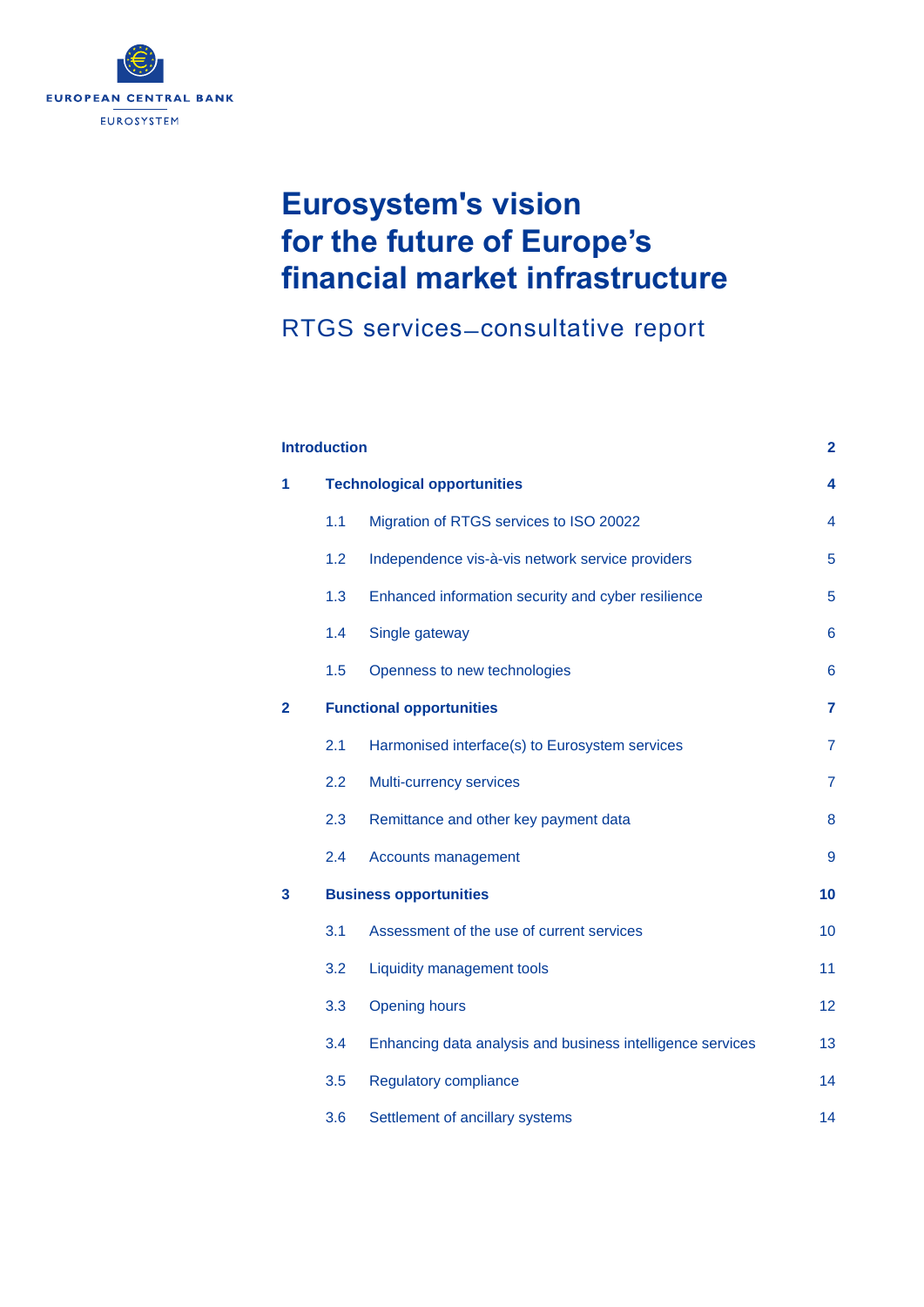#### <span id="page-1-0"></span>Introduction

The launch of TARGET2-Securities (T2S) as a new platform for securities settlement provides an ideal opportunity for the Eurosystem to develop a vision for evolving its market infrastructure services. The Eurosystem's vision (1) analyses the benefits of further integrating and harmonising cash and securities services, (2) assesses the future need for the current services that the Eurosystem provides, (3) identifies potential new services which could support the financial markets in Europe, and (4) elaborates upon the modernisation of the market infrastructure. This vision has to be placed in the context of the capital markets union, which the European Commission is pursuing in parallel.

The Eurosystem's considerations are based on three main pillars. The first aims to explore synergies between TARGET2 and T2S. The second will support the development of a pan-European instant payments solution. The third will assess the possibility of harmonising Eurosystem collateral management arrangements and making the mobilisation by counterparties of collateral for use in Eurosystem credit operations more efficient. The present consultative report only focuses on the first pillar. In view of the second pillar related to instant payments, the support that RTGS services could offer is not part of this consultation but considered within the respective discussions with market participants alongside the Euro Retail Payments Board (ERPB).

Concerning RTGS services, the guiding principle is to reap benefits from the proximity the Eurosystem vision will create between TARGET2 and T2S, the abovementioned first pillar. These benefits may be broken down in three categories:

Firstly, the technical consolidation of the two platforms will bring about various synergies and may eventually decrease the running costs for the Eurosystem.

Secondly, bringing the two platforms together could allow TARGET2 to benefit from the state of the art approaches/technologies offered by T2S. In that context one could refer inter alia to the multi-currency capability of T2S, the possibility of accessing the platform via different network service providers or the extensive and systematic usage of ISO20022 standards.

Thirdly and lastly, the strategy also provides the opportunity to consider the development of new services for market participants or to adapt existing ones to the changing needs of the large value payments business.

The Eurosystem acknowledges that the success of its two existing infrastructures, namely TARGET2 and T2S, owes a lot to the considerable involvement of the market and its valuable contributions in the design and rollout process. For this reason, the Eurosystem intends to closely associate market participants in its ongoing strategic reflections. The specific purpose of the present report is to seek market participants' views on the provision of RTGS services in the future.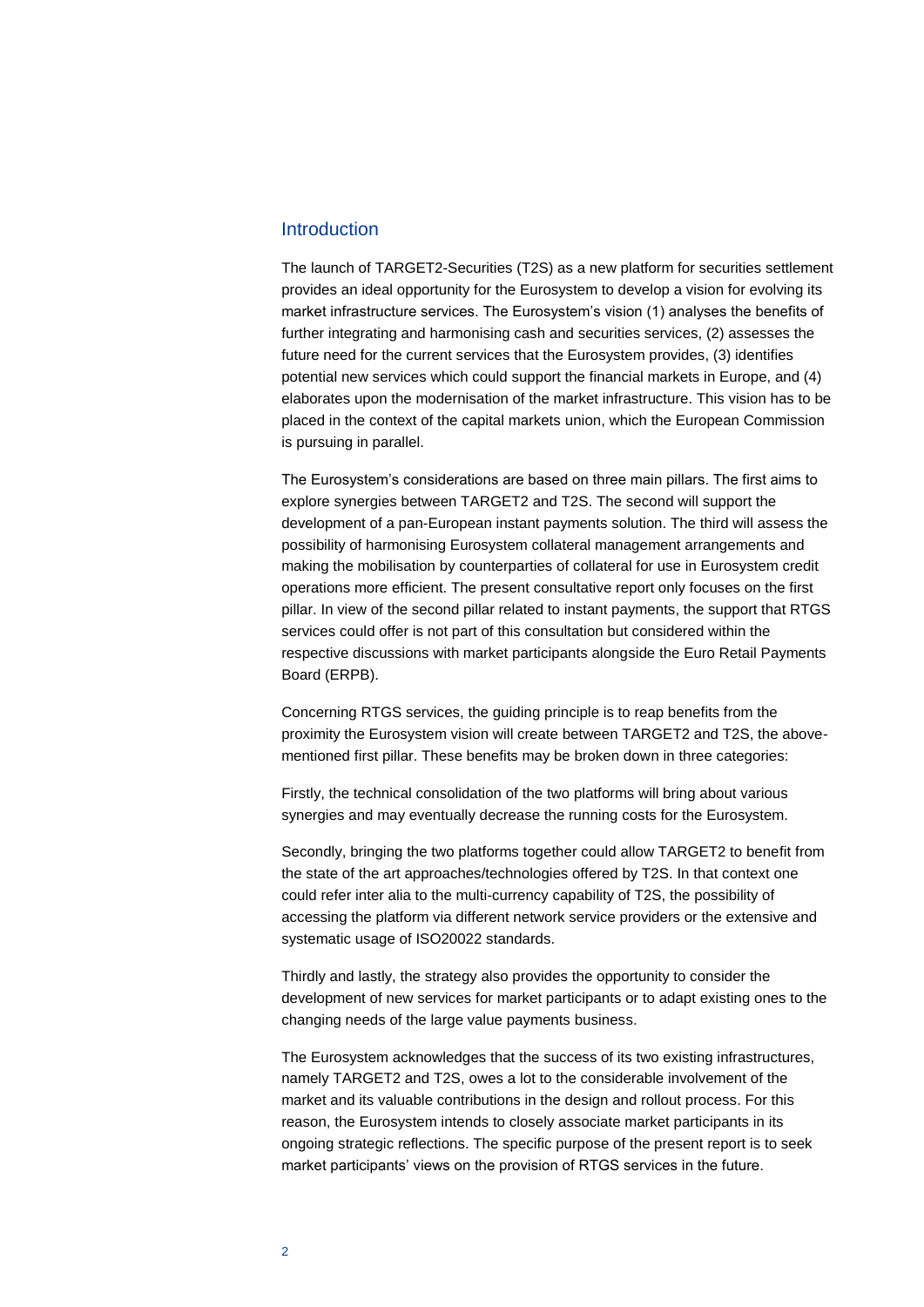The different statements or ideas presented in this report should under no circumstances be understood as a commitment by the Eurosystem to deliver specific services. They should be taken as avenues of discussion to foster an open and constructive exchange with all stakeholders. The objective of this consultation is therefore to better grasp the market needs without focusing at this stage on the concrete form that a technical solution or service may eventually take.

**The deadline for providing feedback on the report is 04/04/2016**. TARGET2 participants are invited to contribute to the discussion in the context of existing users' fora, namely the National User Groups and the TARGET Working Group. Feedback from individual institutions, including those which are not TARGET2 participants, is also welcome. At this stage of the investigations, the contributions should focus on business needs and not be too solution-oriented. Feedback will be collected by the national central banks as well as by the ECB at [target.hotline@ecb.europe.eu](mailto:target.hotline@ecb.europe.eu) and subsequently assessed by the Eurosystem. An information session on the consultation will be held on 22 March 2016 in Frankfurt. More details about the event will follow soon. The main findings and conclusions drawn by the Eurosystem will be publicly shared in due course. The consultative report is structured in three parts in order to clearly distinguish between:

i. technical synergies directly deriving from the technical consolidation, which are presented for information only (section 1);

ii. functional opportunities arising from the Eurosystem's vision, which are shared in order to consult the market's views (section 2); and

iii. business opportunities (section 3) of possible new or aligned RTGS services, which the strategy could provide.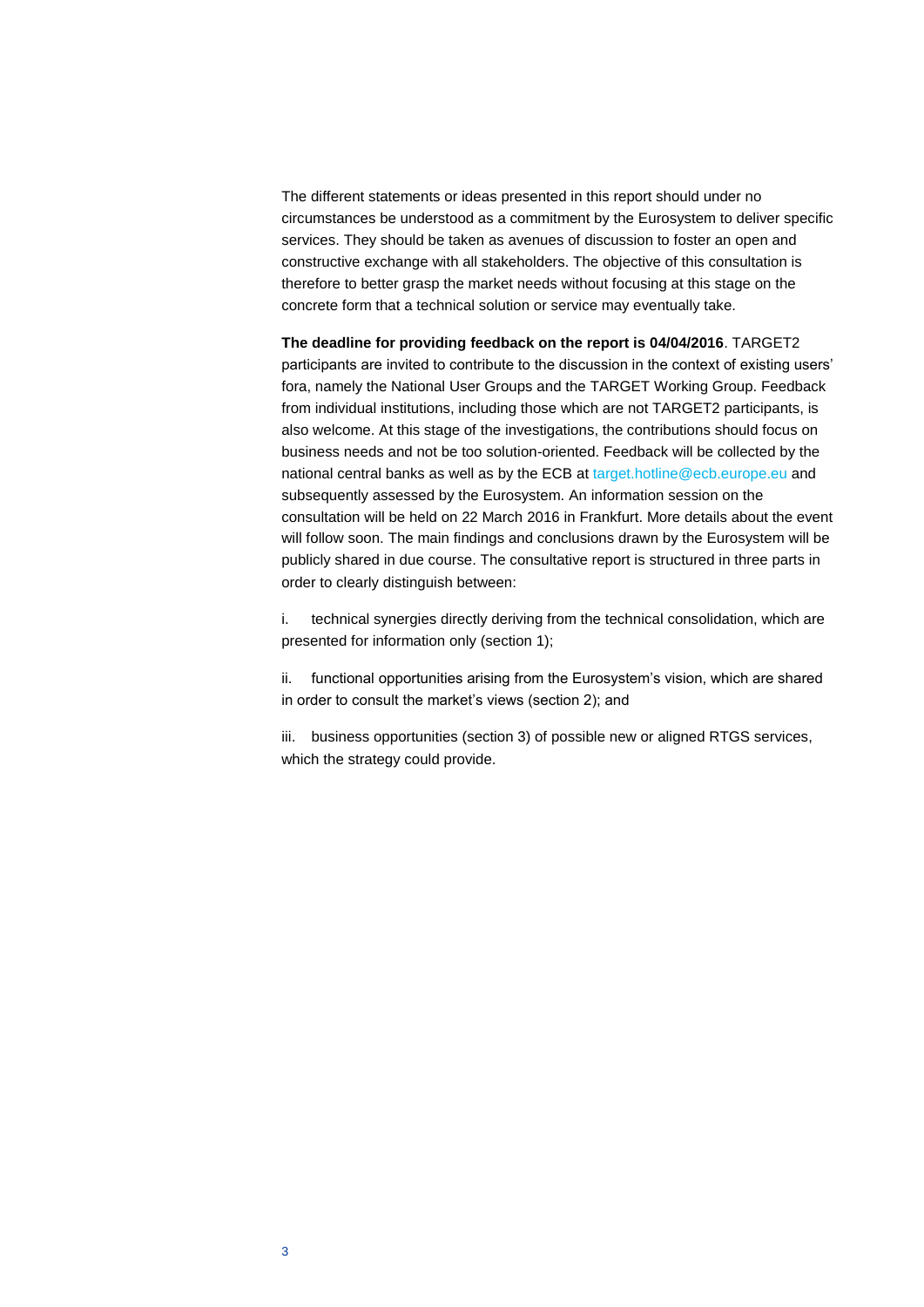# <span id="page-3-0"></span>1 Technological opportunities

This section outlines the synergies that the technical consolidation of TARGET2 and T2S will bring through the reuse of technical architecture, software development standards or external connectivity models. A number of very concrete benefits can be expected for the Eurosystem and, as a result, for the whole user community, as highlighted in this section.

*This section is provided for information purposes only and presents contextual information, which is relevant for the rest of the consultative report. For that reason, market participants are not expected to (directly) comment on it.*

#### <span id="page-3-1"></span>1.1 Migration of RTGS services to ISO 20022

ISO 20022 is a single standardisation approach (methodology, process and repository) that should be used by all financial standards initiatives<sup>1</sup>. Its business modelling approach allows users and developers to represent financial business processes and underlying transactions in a formal but syntax-independent notation. In the past five years, financial market infrastructures (FMIs) and market participants have been progressively adopting ISO 20022 not only for securities post-trade processing, but also for payment services.

The benefits of migrating RTGS services to ISO20022 have already been assessed and acknowledged on the occasion of the various consultations with TARGET2 participants. The consolidation of infrastructures is the right moment for a fullyfledged implementation of ISO20022. Fully utilising ISO 20022 in the field of largevalue transactions may offer (end) users manifold business opportunities (see chapter [2.3\)](#page-7-0), e.g. by allowing them to optimise end-to-end business processing, or transporting richer information such as with regard to remittances or other key payment-related data together with the payment instruction. Such functionalities would enable greater integration with participants' and end users' internal applications. Migrating RTGS services to ISO20022 would result in the use of one set of standards for different types of payment transactions, as the industry employs ISO20022 in the field of retail payments, in particular for SEPA payments and in the envisaged scheme for instant payments.

The Eurosystem stands ready to develop, jointly with market participants and standardisation bodies, a set of ISO20022 compliant messages which would correspond to the business needs of the large-value market segment, with the objective of using ISO20022 for all communication between the platform and external parties. Both the know-how acquired during the T2S project phase as well as the technical implementation of this standard for T2S-related features will ease this strategic evolution of euro-denominated large value payments.

4

<sup>&</sup>lt;sup>1</sup> Definition of ISO 20022 on ISO20022.org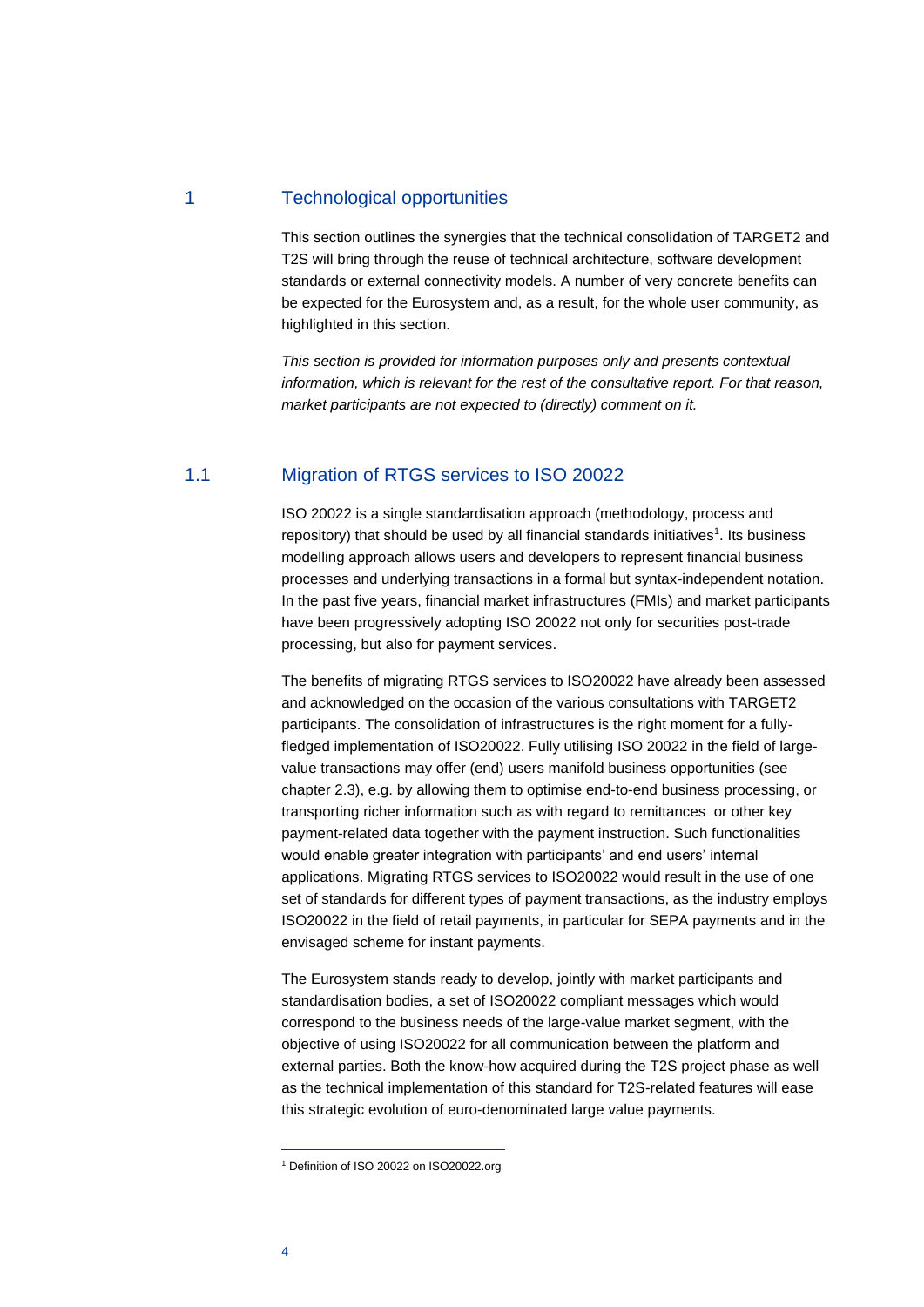### <span id="page-4-0"></span>1.2 Independence vis-à-vis network service providers

In 2004, the decision to select SWIFT as the sole network service provider for TARGET2 was motivated by the considerable time constraint and following the preference expressed by the vast majority of market participants, who had already established connections to this provider. As a consequence TARGET2 relied heavily on a number of specific/proprietary solutions developed by SWIFT (e.g. InterAct, FileAct, RBAC roles).

The approach adopted for T2S was different. First of all the design of the platform was "network provider agnostic" i.e. it did not rely on any service specifically provided by one provider. Moreover, it was seen as a necessity to increase competition among network service providers and to select two providers via a public tender. The technical consolidation will allow RTGS services to become network agnostic as well. Benefits will include fiercer competition amongst network providers, which should translate into service and/or cost benefits for end-users, as shown in the T2S context. Further benefits might be expected in terms of resilience, in particular if participants connect to the system via more than one provider<sup>2</sup>. Finally, a choice between different network providers and technologies may lower the technical entry barrier for an eligible participant to directly participate in TARGET2. . For this reason the opportunity of maintaining today's Internet-based connection would have to be reassessed, giving due consideration in particular to (cyber) security requirements. The Eurosystem is in any case keen to keep its RTGS infrastructure directly accessible to a wide range of participants, including small to medium-sized ones.

#### <span id="page-4-1"></span>1.3 Enhanced information security and cyber resilience

While information security levels are already very high in TARGET2, the Eurosystem will maintain its efforts to further enforce the resilience of its RTGS services. Beyond information security, consideration is currently being given to strengthening protection against cybercrime, in line with the expectations of regulators and overseers. The consultative report recently published by the Committee on Payments and Market Infrastructures (CPMI) and the Board of the International Organization of Securities Commissions (IOSCO) entitled "Guidance on cyber resilience for financial market infrastructures<sup>3</sup>", provides a basis for these reflections. The merger of the two platforms as part of the work on the Eurosystem's vision will entail a number of opportunities to meet these expectations

<sup>&</sup>lt;sup>2</sup> Such a connection, using more than one network provider, may result either from a voluntary decision on the part of the participant itself or from possible future system ruls applicable tocertain categories of (critical) participant.

<sup>3</sup> https://www.bis.org/cpmi/publ/d138.pdf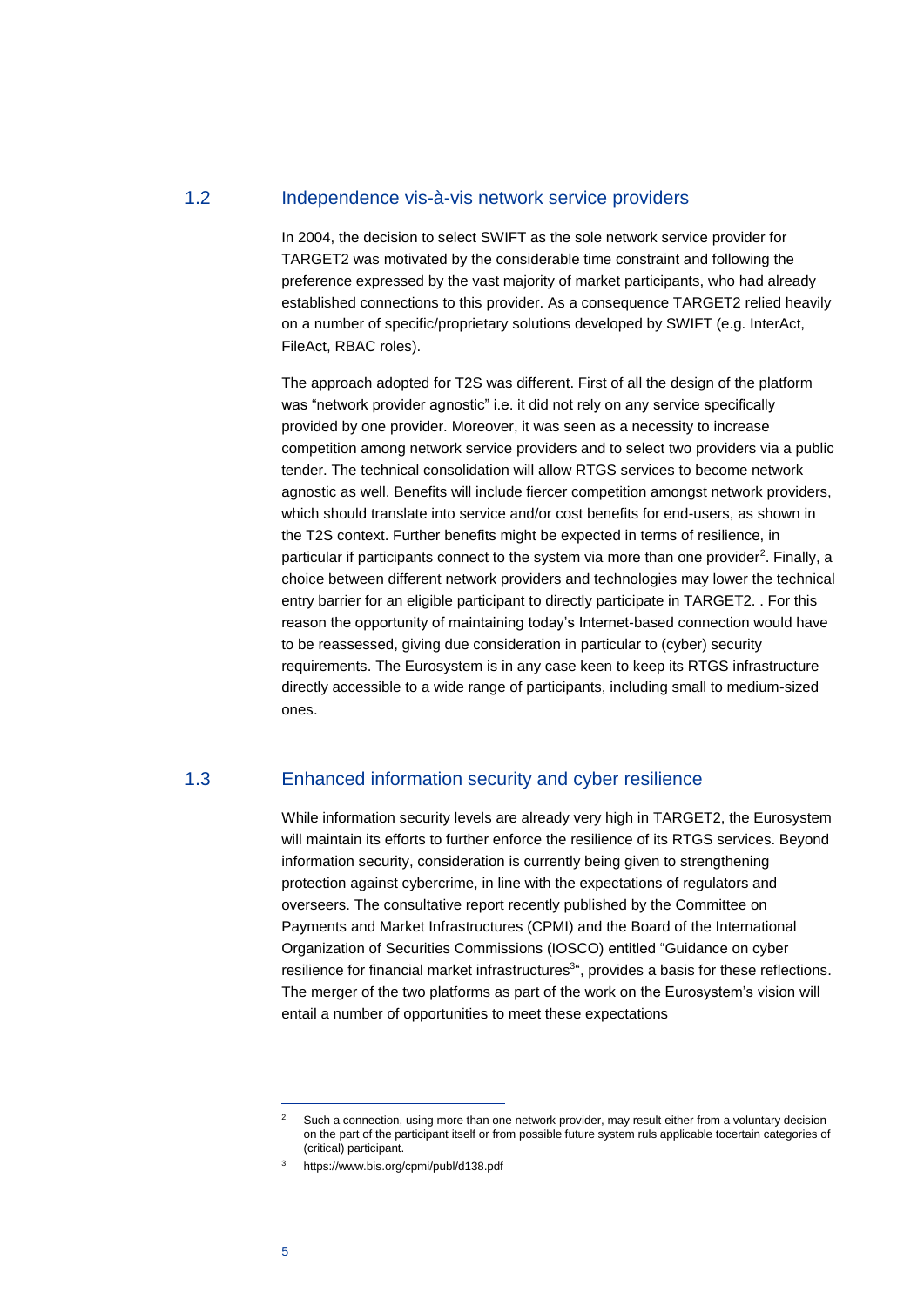# <span id="page-5-0"></span>1.4 Single gateway

The technical consolidation provides an opportunity to harmonise access to the different services provided by the Eurosystem and to eventually implement a single gateway for accessing them. The single gateway would allow these different systems/services to share connectivity and security components, thus reducing running costs for both the Eurosystem and its participants. The single gateway would allow for an extension of the connectivity options, use the same authentication methods and comply with the principle of independence vis-à-vis network service providers (cf [1.2\)](#page-4-0).

# <span id="page-5-1"></span>1.5 Openness to new technologies

The emergence of new technologies such as "blockchain" or "distributed ledger technologies" is currently giving rise to many talks, studies and publications and a number of actors in the industry are already evaluating the impact that such innovations may have on the provision of financial services. As part of its vision, the Eurosystem intends to assess their relevance for the different services it provides to the banking communities (payments, securities settlement as well as collateral). This investigation will identify opportunities that these new technologies may provide, as well as the challenges that they create.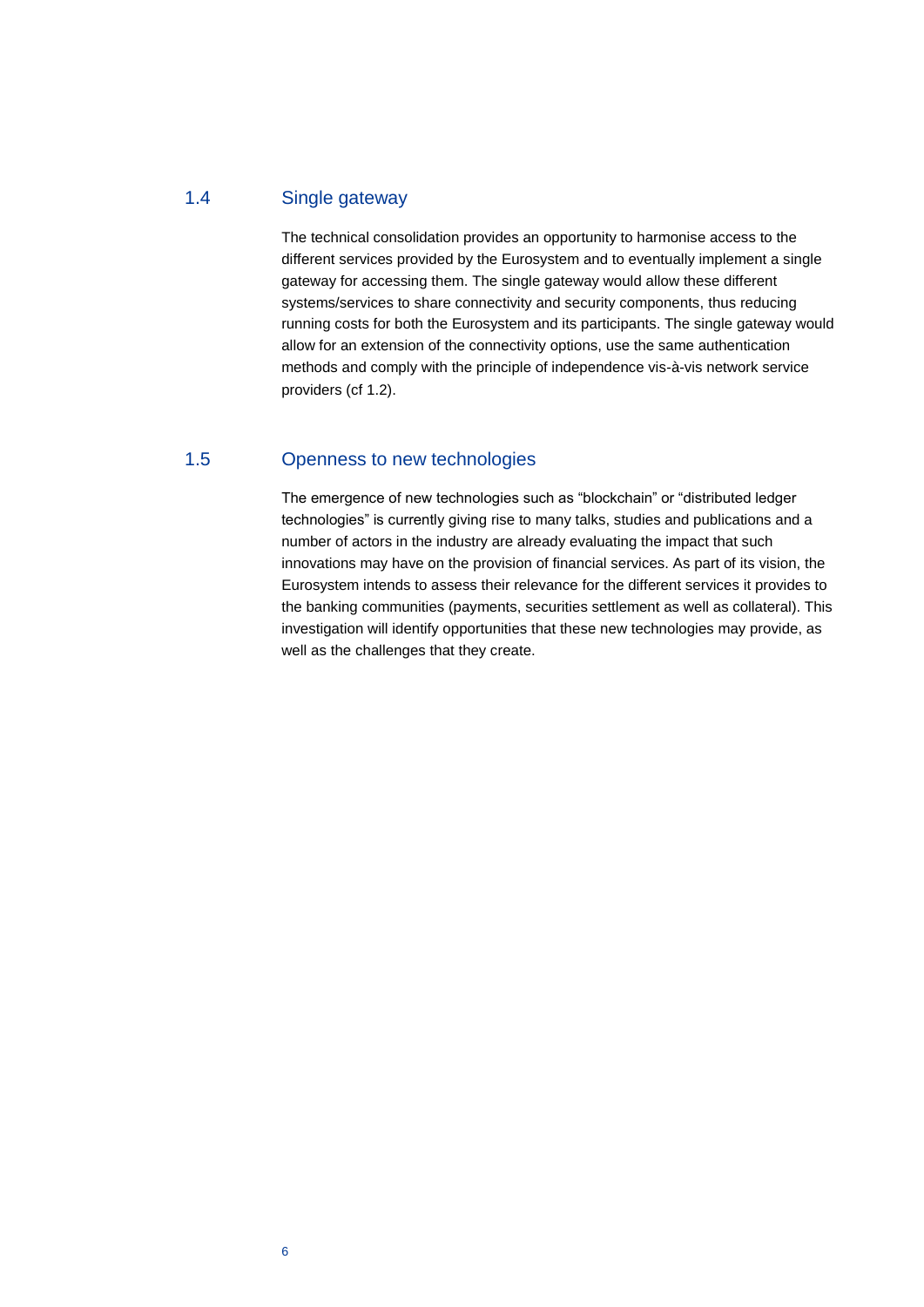# <span id="page-6-0"></span>2 Functional opportunities

The strategic review gives rise to functional opportunities, which the Eurosystem may further investigate if it receives support from the market. These opportunities are described in this section and the Eurosystem is seeking participants' views on each of them.

# <span id="page-6-1"></span>2.1 Harmonised interface(s) to Eurosystem services

Both TARGET2 and T2S provide their participants with specific interfaces, namely the Information and Control Module (ICM) of TARGET2 and the T2S Graphical User Interface (GUI). While these interfaces present some similarities, from a technical point of view they are two distinct services.

The technical consolidation envisaged in the context of the vision would make it possible to further harmonise these interfaces, offer fully-aligned graphical user interfaces that are fully modernised, and offer monitoring as well as control features. If supported by the market, this harmonisation may even lead to the provision of a single interface for Eurosystem services. Applied to the services currently provided by the Eurosystem, this would mean for instance that the TARGET2 ICM and the T2S GUI would be consolidated and become a single graphical interface .

Such an approach would be supported by the implementation of a single gateway (cf [1.4\)](#page-5-0) and would be network agnostic (c[f 1.2\)](#page-4-0). It would also reduce the operational complexity and adaptation costs for both the Eurosystem and market participants.

#### **Questions**

1. Should the Eurosystem harmonise the user interface for Eurosystem services? If so, what would you identify as the specific benefits to your institution? If not, what would be your reason for not harmonising the user interface?

<span id="page-6-2"></span>2. Are there further considerations that the Eurosystem should take into account in deciding whether or not to harmonise the user interface?

# 2.2 Multi-currency services

T2S is set out as a multi-currency platform on which both securities and dedicated cash accounts can be held in currencies other than the euro $4$ . If the Eurosystem were to reform its RTGS services and further exploit possible synergies with T2S, we might take into consideration the potential benefit that may also be accrued by

7

<sup>4</sup> Holding cash accounts in currencies other than the euro in T2S requires that the central bank of issue formally decides to join T2S and signs a Currency Participation Agreement with the Eurosystem.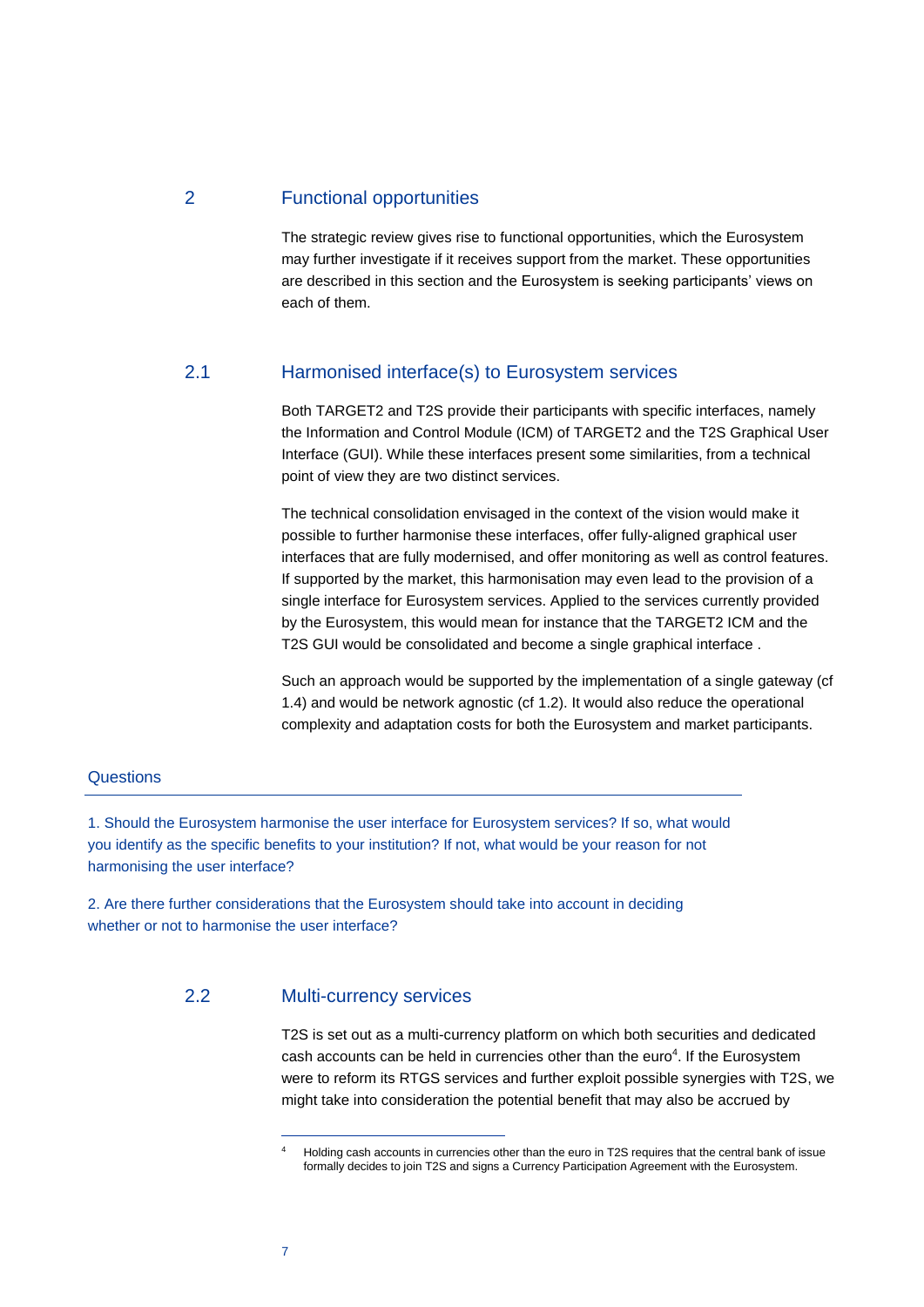developing these RTGS services in a multi-currency context. Using this approach, a central bank of issue that was interested in this service could decide to provide RTGS services to its banking community from this shared platform.

The main target for this offer would clearly be the EU central banks that have not yet adopted the euro. The respective domestic communities would gain access to a state-of-the-art RTGS service and at the same time their central banks would not need to be concerned with developing and maintaining their own RTGS platform. Moreover, it may also facilitate the preparation of these domestic communities for the subsequent adoption of the euro. As a by-product, a further possibility may be to provide payment-versus-payment (PvP) settlement services among those currencies settled on the platform. Should the market express an interest, the Eurosystem would assess the policy and oversight implications of developing such a service.

#### **Questions**

3. Do you agree with the listed findings on the provision of multi-currency RTGS services? If not, please explain.

<span id="page-7-0"></span>4. Would you expect your institution to use multi-currency RTGS services?

#### 2.3 Remittance and other key payment data

The move to ISO20022 will, as outlined above, allow for end-to-end transportation of further payment data in a structured manner. In this context, payments could transport information containing remittance data (such as invoicing references, customer references, tax references), and key payment data (such as LEIs, purposes of payments, ultimate debtor/creditor, customer identification related to KYC etc). Such information can then be used for manifold purposes such as straightthrough processing in connection with the real economy or other business for which a payment is made, customer services, data analytics etc. This enrichment also facilitates greater integration and harmonisation. The feedback collected from the market would provide input for future discussions on the definition of messages compliant with the ISO20022 standard that would be exchanged between the participants and the platform.

#### **Questions**

5. Would you expect your institution to use the additional fields that ISO 20022 payment messages support? If so, please describe the types of additional payment fields, and the purpose for which they would be used.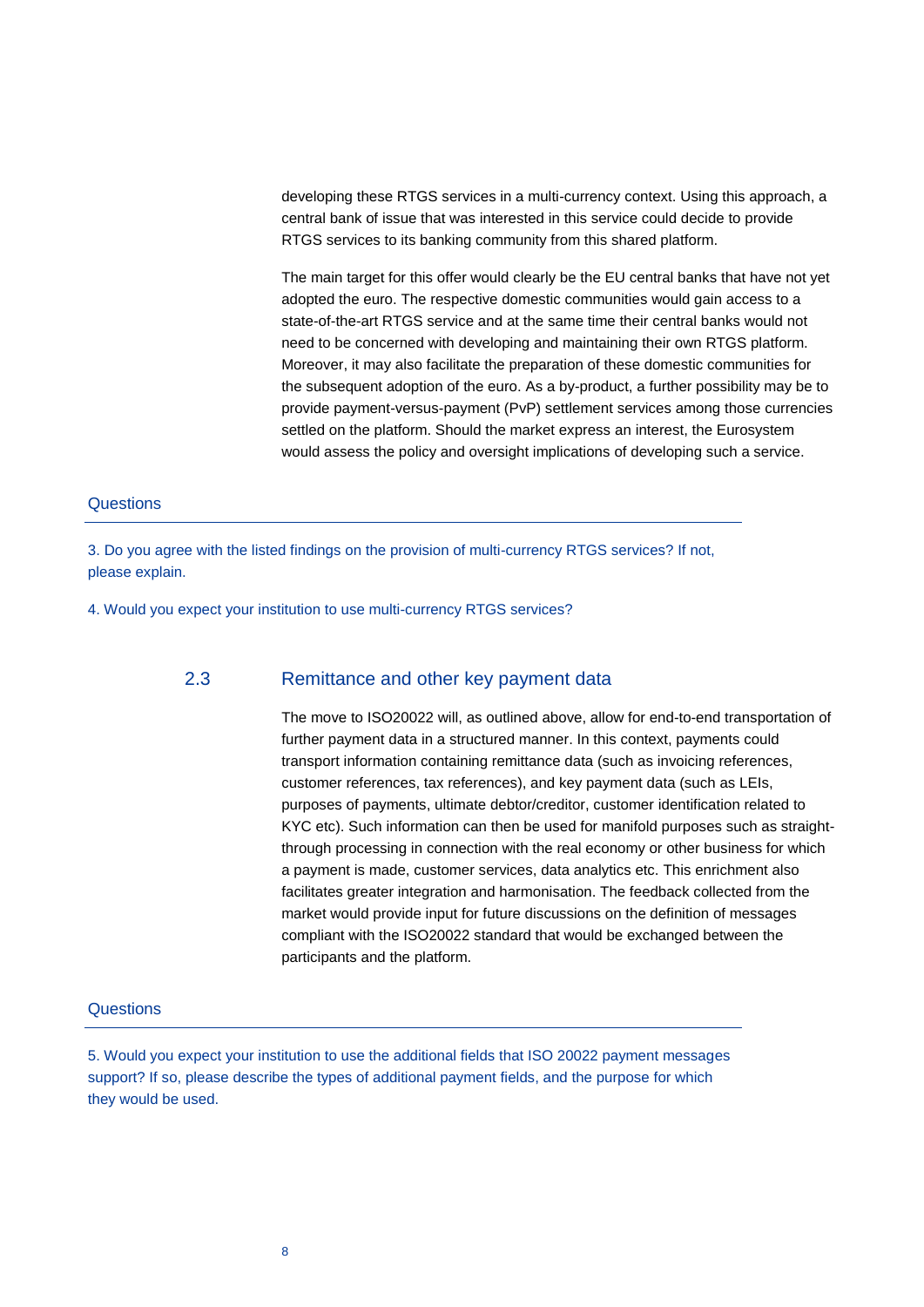# <span id="page-8-0"></span>2.4 Accounts management

Aside from the RTGS account that participants presently hold with their respective central banks, they may also hold other accounts for the purpose of dedicating part of their liquidity to a specific usage. For instance, the liquidity reserved on a subaccount for the settlement of a specific ancillary system via ASI model 6 or the balance maintained on the T2S dedicated cash account (DCA) for the settlement of securities transactions.

In the context of an infrastructure technical consolidation, it is expected that this approach would remain valid. In other words, it is expected that the RTGS account would remain the "pivot" account where the participants would centralise the management of their liquidity while other account types would be used for setting aside part of their liquidity for a dedicated use.

#### **Questions**

6. Do you agree with the Eurosystem's expectations in terms of participants' accounts management?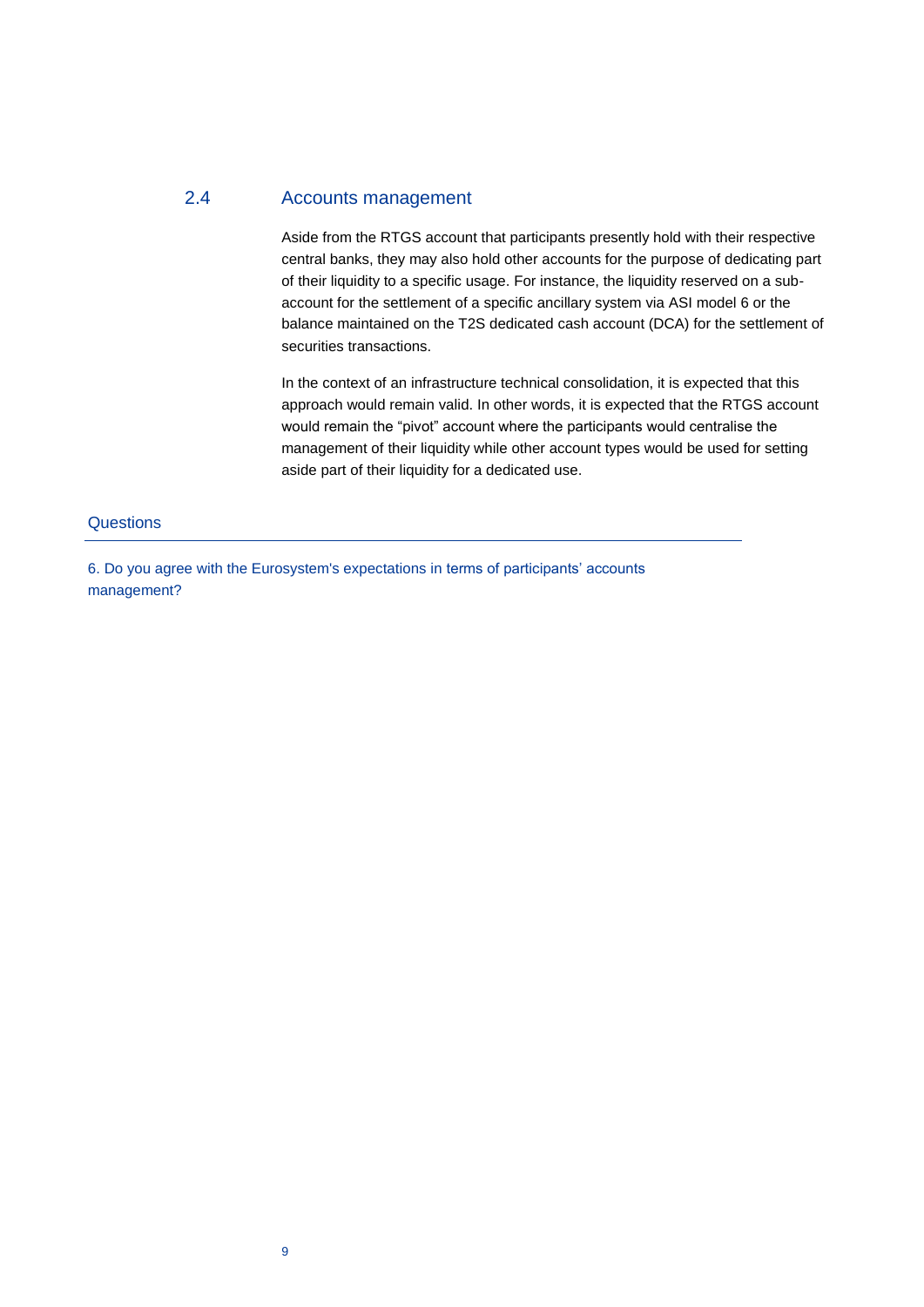# <span id="page-9-0"></span>3 Business opportunities

The Eurosystem's vision is not limited to the technical consolidation of Eurosystem infrastructure. It is also an opportunity to reconsider the services that the users' community expects from the Eurosystem to support their large-value businesses and, more generally, the management of their euro liquidity in central bank money. Developing such a strategic review requires not only analysis of the current needs of stakeholders, but also anticipating as much as possible future business contexts, opportunities and challenges, which the stakeholders are likely to face in the years to come. For this reason nobody will be bound to the present functional perimeter of TARGET2: current services may be discontinued while new ones may be developed.

### <span id="page-9-1"></span>3.1 Assessment of the use of current services

The Eurosystem made a study of the actual usage of services currently provided on the Single Shared Platform of TARGET2.

While in general this study confirmed the need to maintain most of the services presently offered, it would appear that in some cases their relevance should be reassessed by market participants, also with regard to their strategic relevance:

- Most TARGET2 core services, including the processing of interbank payments or customer payments<sup>5</sup>, are extensively used.
- Liquidity saving features are less used than initially anticipated (e.g. liquidity reservations and priorities, offsetting mechanisms and optimisation algorithms). This is largely attributable to the specific liquidity conditions under which participants operate their accounts. However, these services remain essential in times of liquidity stress and have to be maintained or even strengthened to cope with more stringent liquidity conditions (cf section [3.2\)](#page-10-0).
- Even though the recourse to ancillary system services is likely to decrease owing to the migration of CSDs to T2S, it is expected that the provision of final settlement services to ACHs, in particular in the context of the emergence of instant payments, will at least partly offset this negative effect.
- Over the years, a growing number of central banks have made use of the optional modules complementing the pure RTGS features e.g. Reserve Management, Standing Facilities, Home Accounting and Billing modules.
- The liquidity pooling features were less used than initially expected. Some banking groups appear to have found alternative ways to integrate their liquidity management, such as limiting the amount of direct participation within their

<sup>&</sup>lt;sup>5</sup> Payments remitted or received by a bank on behalf of its non-bank clients.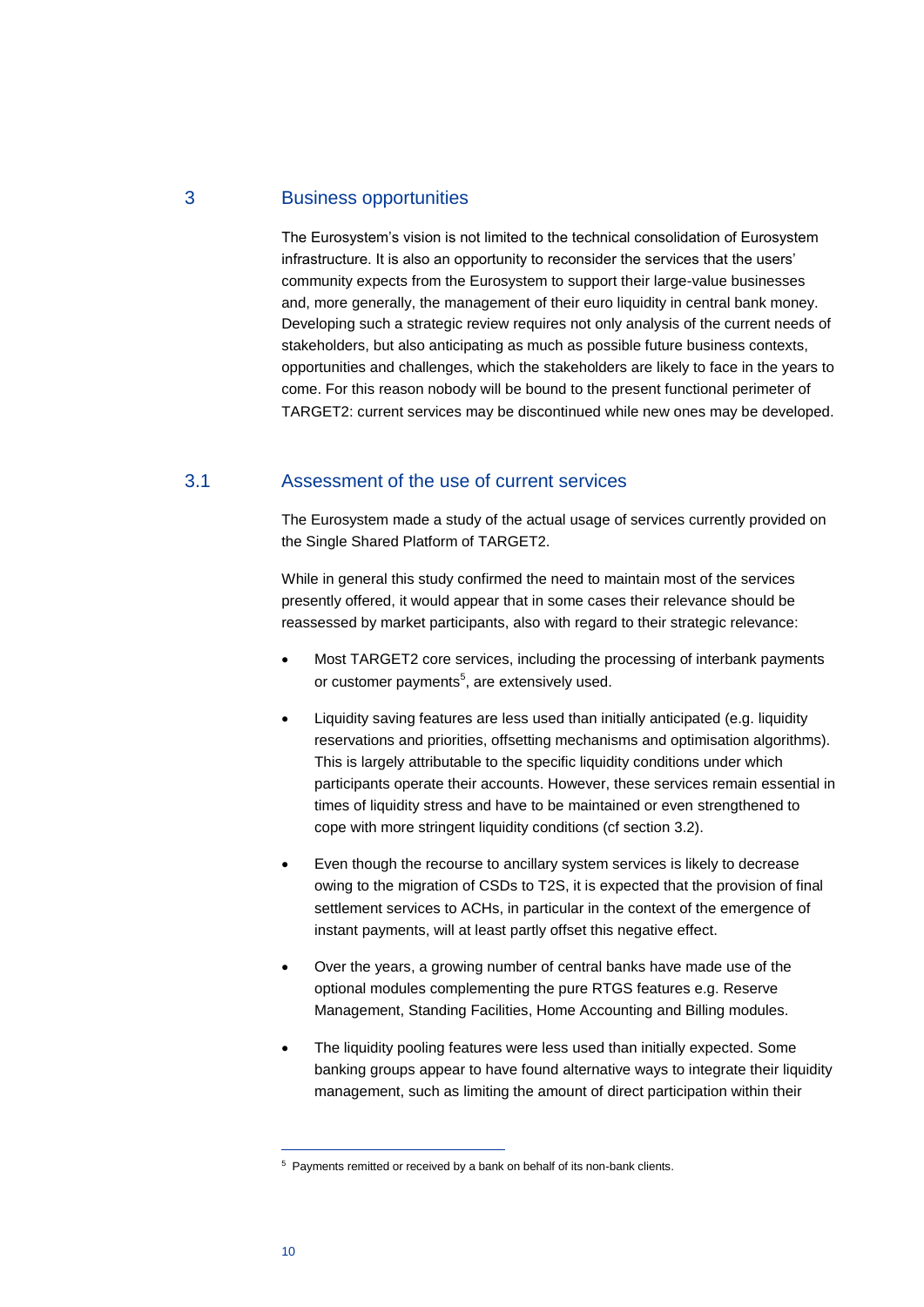groups, having recourse to other features such as the multi-addressee BIC, or using internal (software) solutions.

- The bilateral and multilateral limits are hardly used. It seems that most banks have internalised the management of these limits in their back-office applications. However, there may be good reasons for maintaining this functionality, in particular in less favourable liquidity conditions.
- The TARGET2 interface to T2S, implemented in June 2015 to ensure the proper connection between the two platforms, will become obsolete when the two technical platforms are merged.

#### **Questions**

7. Could you indicate which services TARGET2 must retain or enhance regardless of their usage?

<span id="page-10-0"></span>8. Conversely, could you indicate which services should be reassessed or not be considered in the context of the Eurosystem's vision?

#### 3.2 Liquidity management tools

Both TARGET2 and T2S provide sophisticated liquidity management tools. For DCAs on the T2S platform, participants can make use of various features e.g. client collateralisation limits, cash reservations, predefined liquidity transfers or multiple liquidity provider functionalities. As a payment system TARGET2 also offers a wide array of tools, some of which are system inherent, like offsetting of transactions, optimisation algorithms or consolidated views, whereas others are available to participants as optional tools, such as priorities liquidity reservation, timed payments or active queue management. The optional liquidity management features are used to a varying degree across the user community. The Eurosystem assumes that the existence of such features, including liquidity monitoring functionalities, provides an important support to a bank's liquidity risk management and that these services should continue to be offered. As part of the reflection on RTGS services in the future and also in view of a technical consolidation of TARGET2 and T2S, however, the opportunity arises to align and expand the current liquidity management and monitoring tools to meet the participants' demands. The Eurosystem therefore invites market participants to share their demands and expectations.

For illustrative purposes, the following list of possible new services is provided:

- configurable (automatic) liquidity adjustments between PM and DCA accounts held by the same participants;
- definition of minimum / maximum balances on RTGS accounts and triggering of alerts when these limits are breached;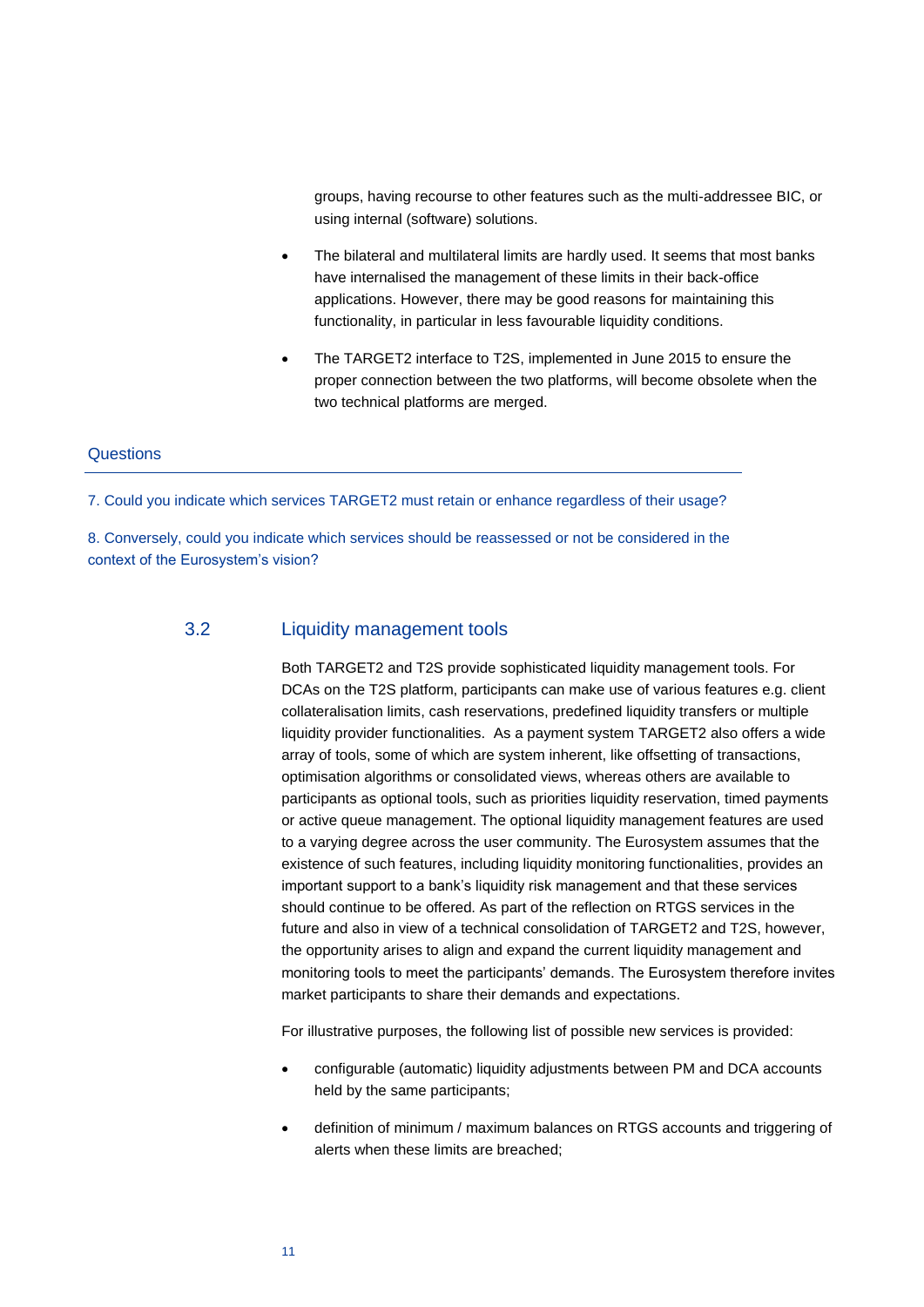- possibility for participants to authorise third parties to directly settle payments or ancillary system instructions on their RTGS accounts and definition of limits to control the usage of liquidity for each of these authorised parties $6$ ;
- dedication of liquidity for a specific payment instruction;
- $\bullet$  dedication of liquidity for a specific ancillary system<sup>7</sup>;
- standing or predefined transactions to be executed when a specific time/event is reached.

In their feedback, respondents should not restrict themselves to the items proposed in that list, which is only indicative.

#### **Questions**

- 9. Which of the current liquidity management tools does your institution currently use?
- 10. Which of the current liquidity management tools does your institution intend to use in the future?
- <span id="page-11-0"></span>11. Would your institution require RTGS services that are not listed as potential enhancements?

#### 3.3 Opening hours

A number of central banks worldwide have decided to, or are currently investigating the need and feasibility of, extending the opening hours of their RTGS systems. While there are different drivers behind this consideration, we can mention at least two of them in the context of the present report: the first could aim to facilitate access to settlement services for participants established in other time zones while the other could aim to address the requests of local financial markets that wish to extend their trading hours and push forward their cut-offs. In the specific case of instant payments<sup>8</sup>, the call for extended opening hours is even more pressing. Some market participants are even considering 24/7/365 operations for their RTGS systems.

The approach taken so far in TARGET2 has consisted of complementing the "standard" operating hours during the day with the "night-time settlement phases", which were however restricted to ancillary system settlement activities<sup>9</sup> and excluded the settlement of payments between banks, non-banks and central banks. In the

This service could be seen as a generalisation of the "multi-addressee BIC access" in TARGET2 (i.e. beyond the members of the same banking group), combined with credit limits similar to those currently available in T2S (i.e. secondary CMBs).

This service could be seen as an extension of the dedication of liquidity on sub-accounts, however without the possibility of maintaining this guarantee overnight.

As has already been explained in the introduction, the support that RTGS services could offer to instant payments is not part of this consultation but considered within the respective discussions with market participants alongside the Euro Retail Payments Board (ERPB).

More specifically, settlement model 6 of the Ancillary System Interface and TARGET2-T2S liquidity transfers.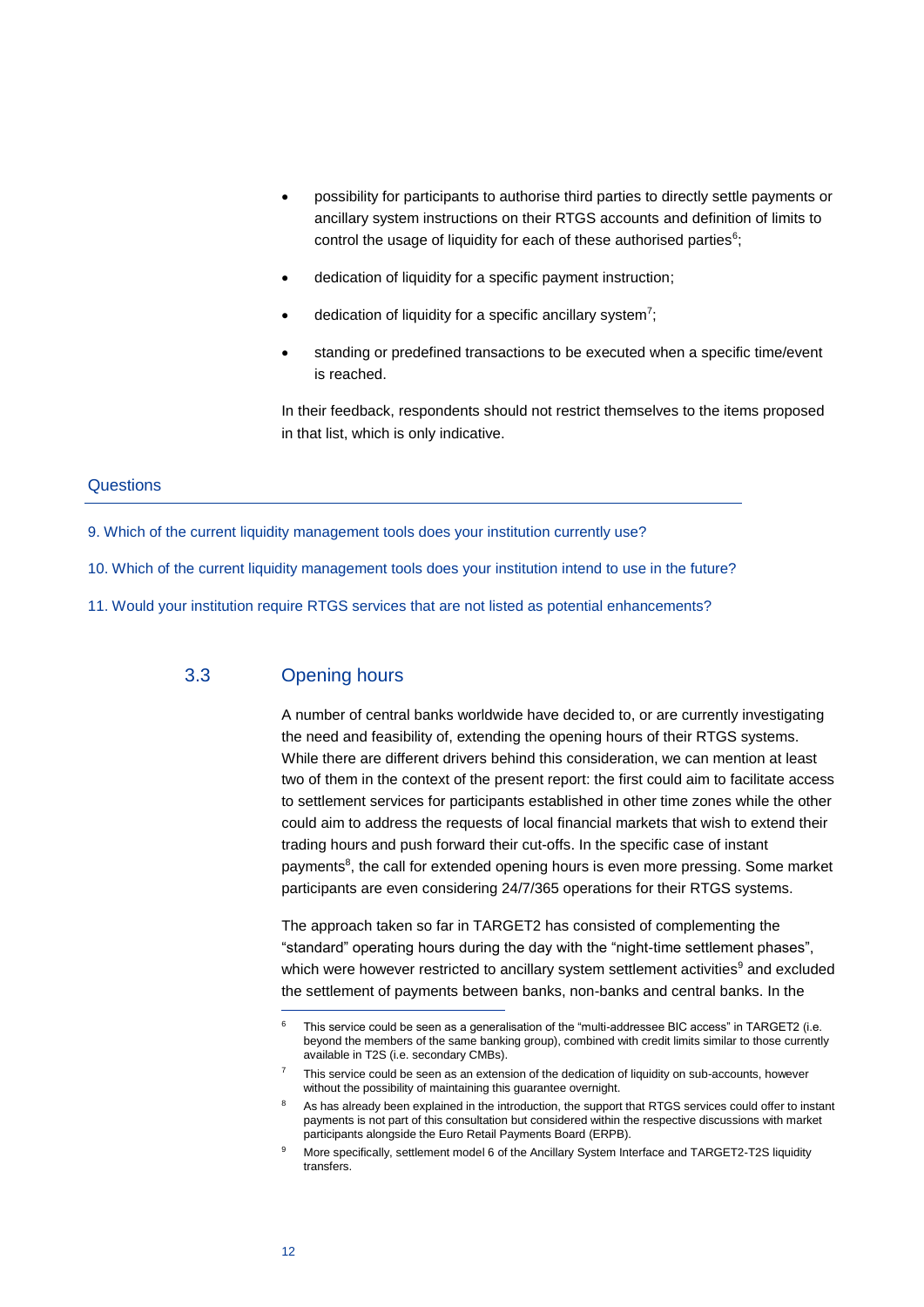context of the strategic reflection on the evolution of its RTGS services, the Eurosystem would like to understand the market's view on any possible driver for extending the opening hours in two ways:

- Abolishing the differentiation between daytime trading phase and night-time phase by allowing all types of TARGET2 transactions to be settled during opening hours;
- Reducing the closing time of the system during the night (i.e. shortening or eliminating the technical maintenance window currently scheduled between 10 p.m. and 1 a.m. on normal week days) and foreseeing some windows for settlement during weekends<sup>10</sup>.

The approaches listed above are not mutually exclusive. Should any of them be supported by the market, further discussions would have to be held to define the level of support which participants may expect from the central banks during these extended operating hours.

#### **Questions**

<span id="page-12-0"></span>12. Does your institution have a requirement of extended opening hours for RTGS services? If so, for what purpose would the extended opening hours be required? What would be the required extended opening hours?

#### 3.4 Enhancing data analysis and business intelligence services

The demand for near-time data analysis based on actual transaction level data is ever-increasing. On the supply side the analysis capabilities are growing fast, allowing for the provision of input about various cash-related aspects such as liquidity and payment indicators, interdependencies, time series developments, intraday liquidity patterns, benchmarking or liquidity management improvement areas. Moreover, the demand for such data analysis is increasingly fuelled by regulatory compliance requirements, in particular in relation to the monitoring of participants' liquidity risk. For these reasons, high-quality and quickly-available data analysis is a powerful tool for a bank to manage risks, assess and monitor compliances and identify areas for optimisation.

In the past the Eurosystem invested in the analytical capacities of its payment data and derived meaningful information on the above-listed aspects at system level. The current strategic review initiated by the Eurosystem would create an opportunity to expand these analytical capabilities and to develop business intelligence services for participants. One concrete usage of this business intelligence could be linked to

<sup>10</sup> These would be similar over a TARGET holiday.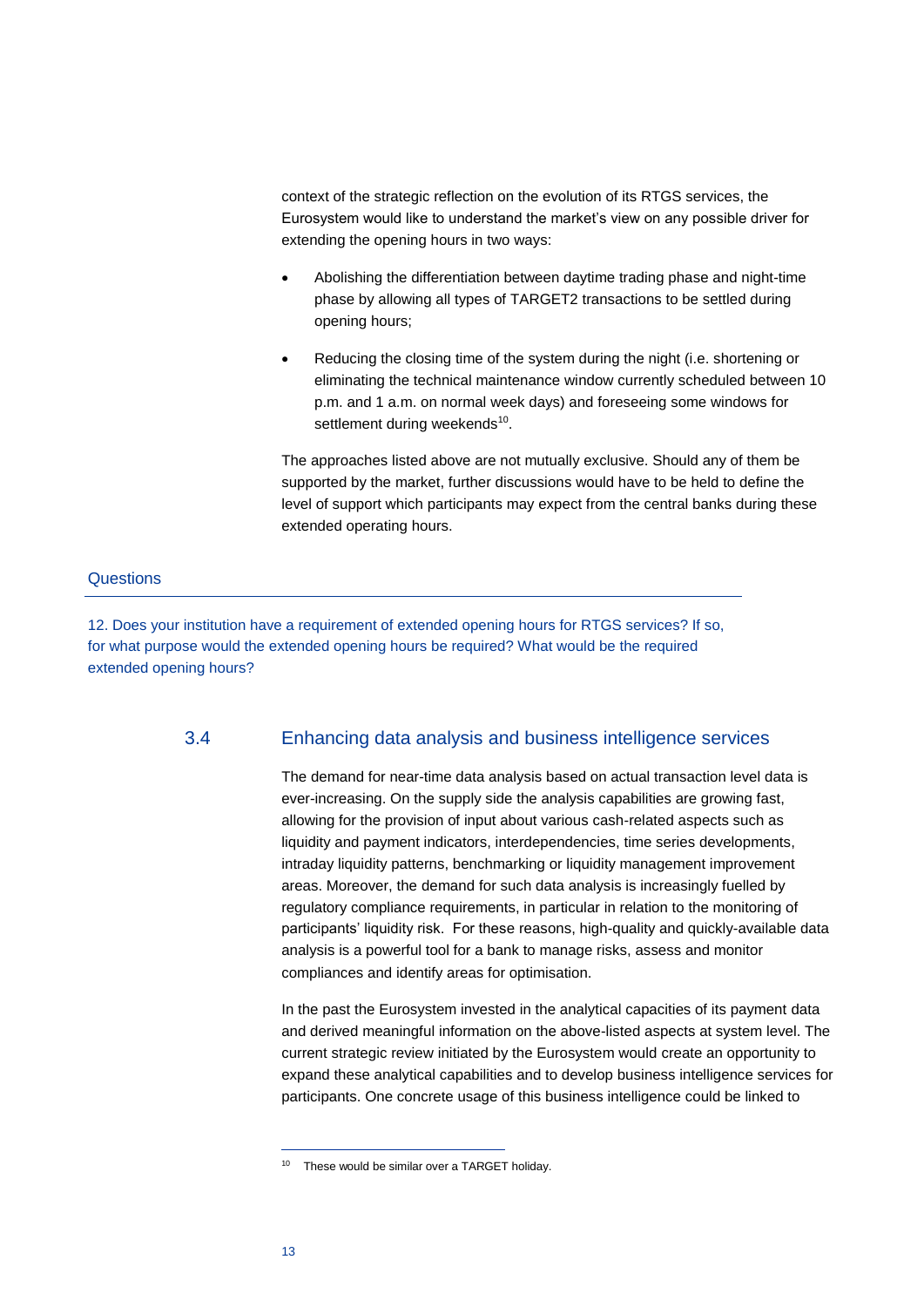reporting on participants' compliance with the Liquidity Coverage Ratio (LCR) and the upcoming intraday liquidity reporting requirements.

If supported, such services would have to be further specified, based on banks' requirements, and set in a way that does not infringe banks' and central banks' confidentiality obligations.

#### **Questions**

<span id="page-13-0"></span>13. Does your institution have analytical requirements that could be provided as services? If so, please provide a brief description.

#### 3.5 Regulatory compliance

Banks are facing increasing numbers of regulatory requirements related to, e.g., compliance with anti-money laundering (AML), counter-terrorist financing (CTF) or know your customer (KYC) issues. For each bank, complying with the various sets of requirements can be very challenging and any breach could lead to legal and pecuniary repercussions. Without discharging participants from their legal, supervisory and regulatory obligations, the Eurosystem stands ready to develop specific services to support banks in complying with these requirements, for instance by establishing standardised profiles of participants for identifying possible direct or indirect country exposures or counterparty exposures as a contribution to KYC obligations. Another example may be the real-time screening of participants' incoming or outgoing payments against a configurable list of sanctions. Such services would be provided on an optional basis to participants, possibly with a certain degree of parametrisation.

#### **Questions**

<span id="page-13-1"></span>14. Are there services that the Eurosystem should provide as part of its RTGS services to support the compliance of your institution with regulatory requirements? If so, please list them. If not, are there specific reasons that such services could not be provided?

#### 3.6 Settlement of ancillary systems

Today more than 80 financial market infrastructures (FMIs) are using TARGET2 as ancillary systems to settle their participants' positions on TARGET2 accounts in central bank money. So far, TARGET2 offers six different settlement models for ancillary system settlement in order to meet the different business models of the FMIs via the so-called Ancillary System Interface (ASI). The ASI provides a number of optional services such as guarantee mechanisms, information periods or standing orders allowing an ancillary system and its participants to manage the cash